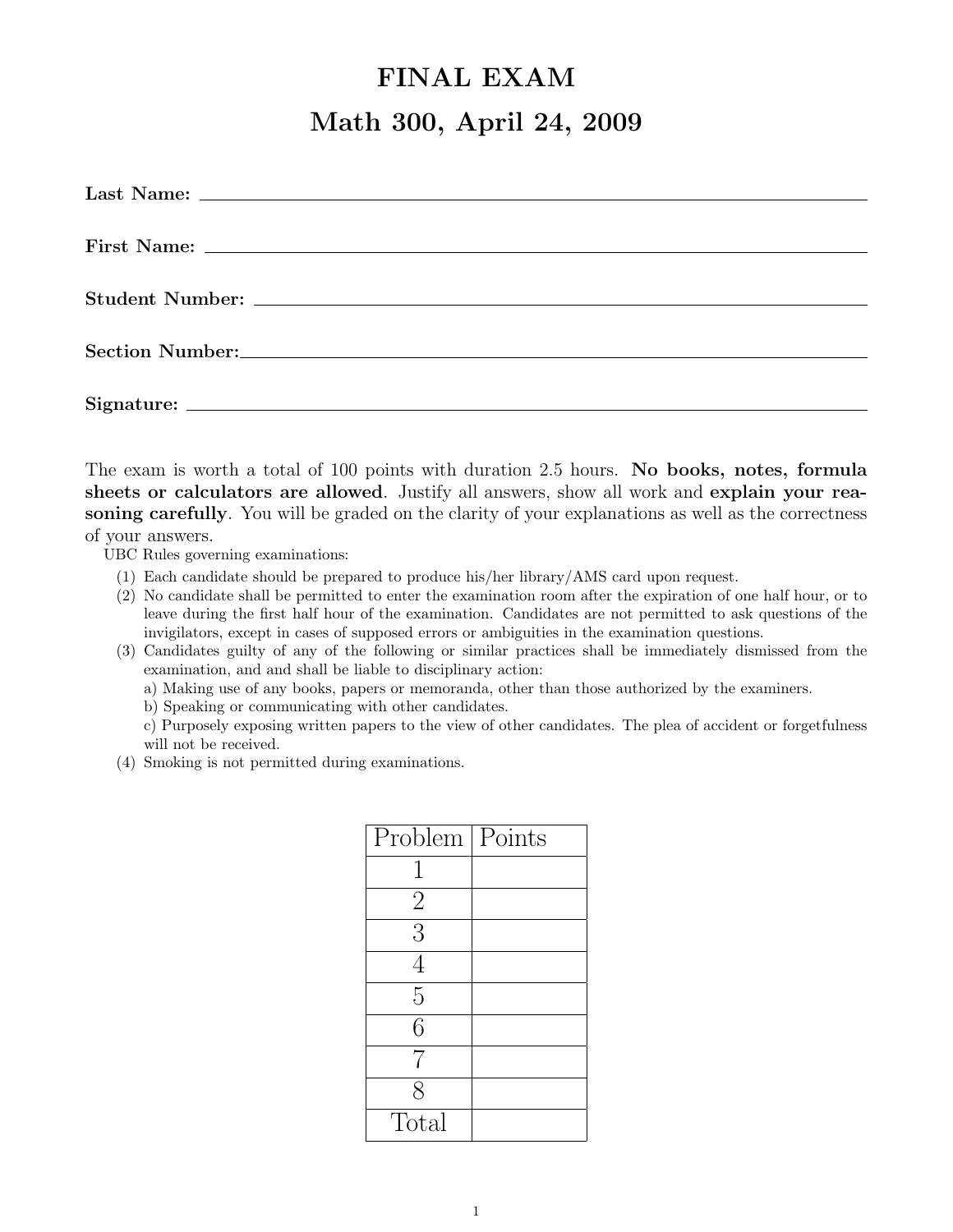Problem 1 (14 points). Let  $u(x, y) = (e^y + e^{-y}) \cos x + (e^y - e^{-y}) \sin x$  for  $x, y \in \mathbb{R}$ . (a) Verify that  $u$  is harmonic.

(b) Find an analytic function  $f$  such that  $Ref = u$  and  $f(0) = 2$ .

(c) Express the function  $f$  found in (b) in the complex variable  $z$ .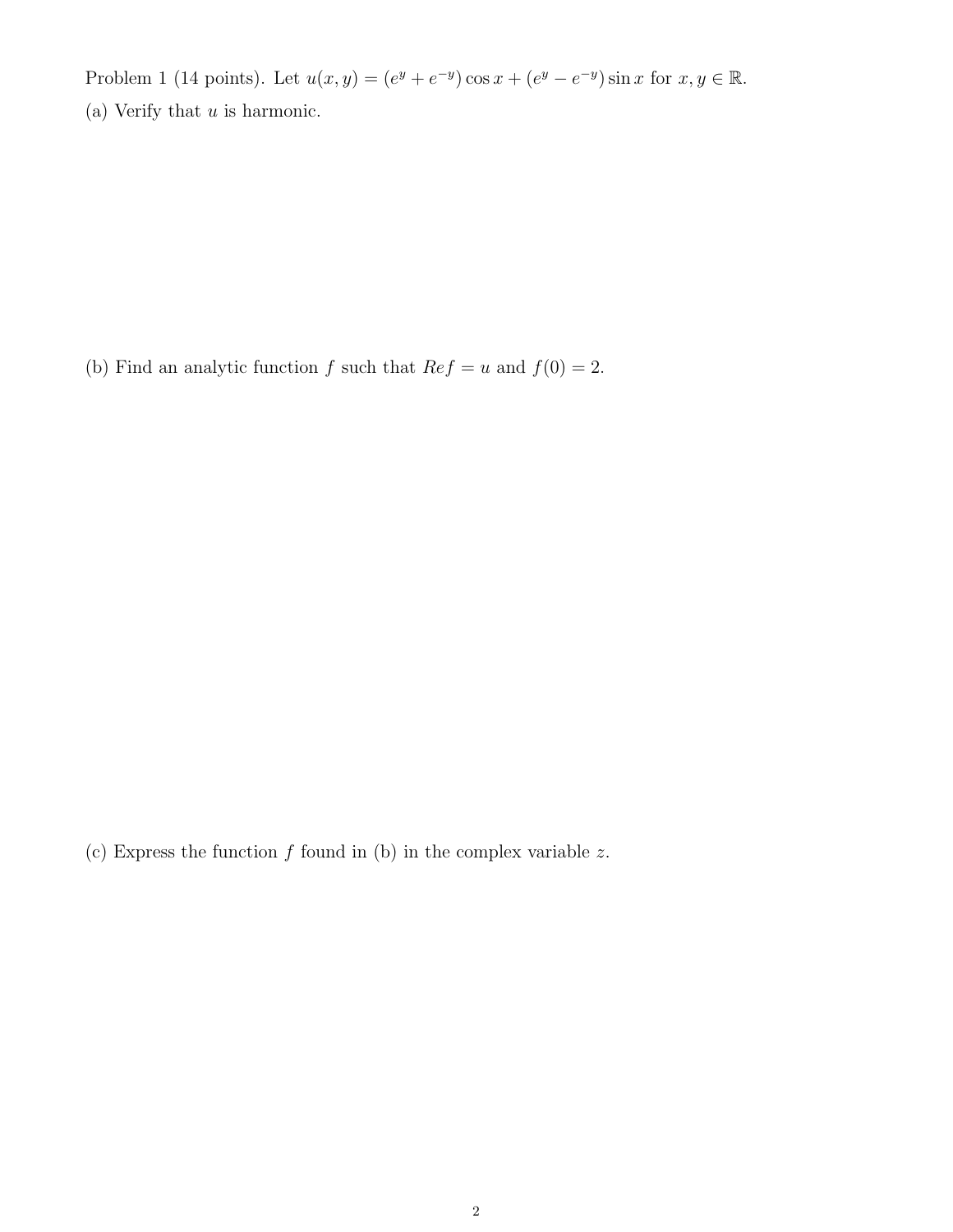Problem 2 (12 points). (a) Find the principal value of  $\left(\frac{e}{2}\right)$  $\frac{e}{2}(-1 -$ √  $\overline{3}i)\big)^{3\pi i}.$ 

(b) Find 
$$
Res\left(\frac{Log z}{(z-i)^3};i\right)
$$
, where  $Log z$  is the principal branch of  $log z$ .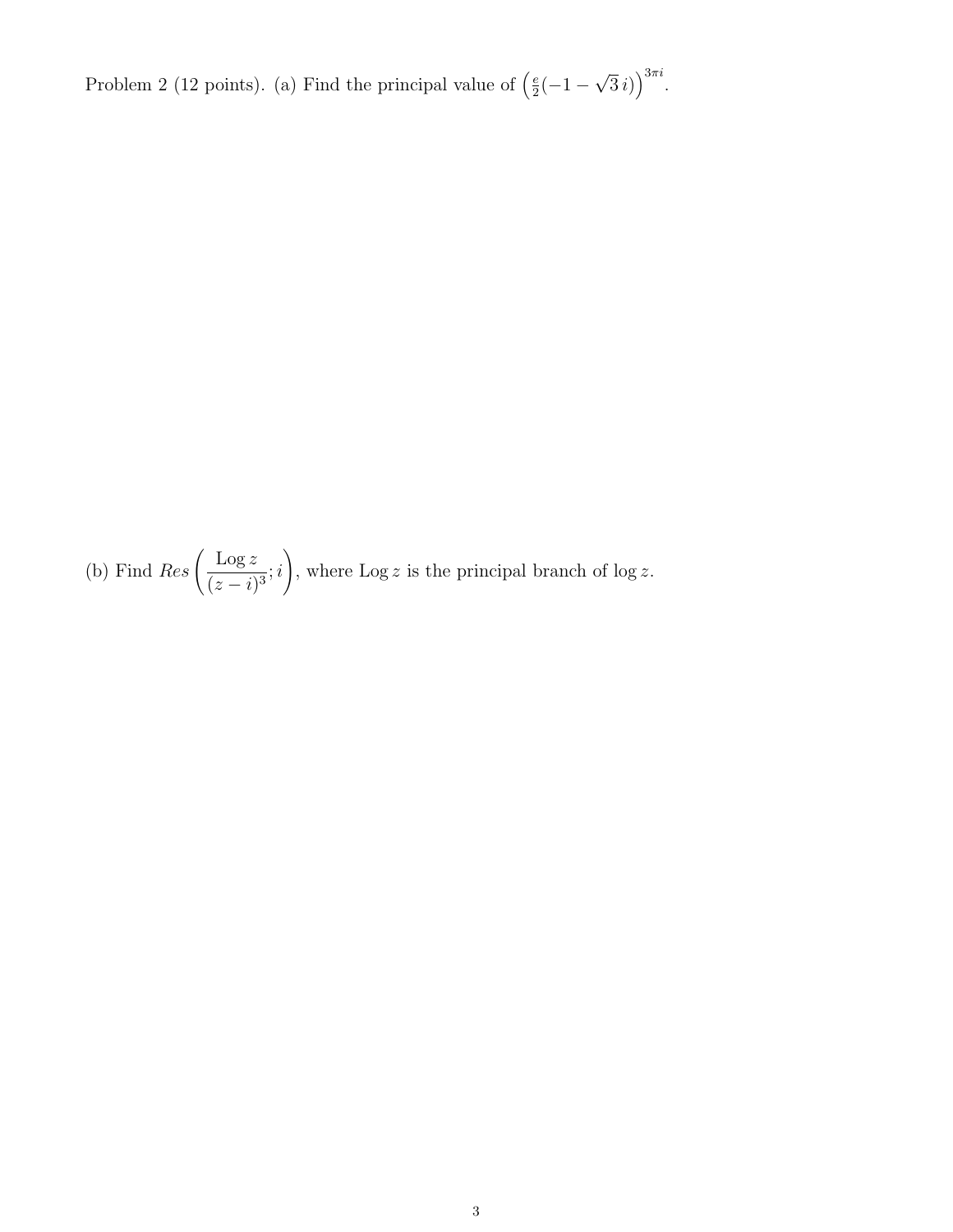Problem 3 (8 points). Let  $\gamma$  be the semi-circle with a given direction as shown in the figure below. Evaluate the line integral  $\int_{\gamma}$  $1 + z$  $\int_{z^2}^{z^2} dz.$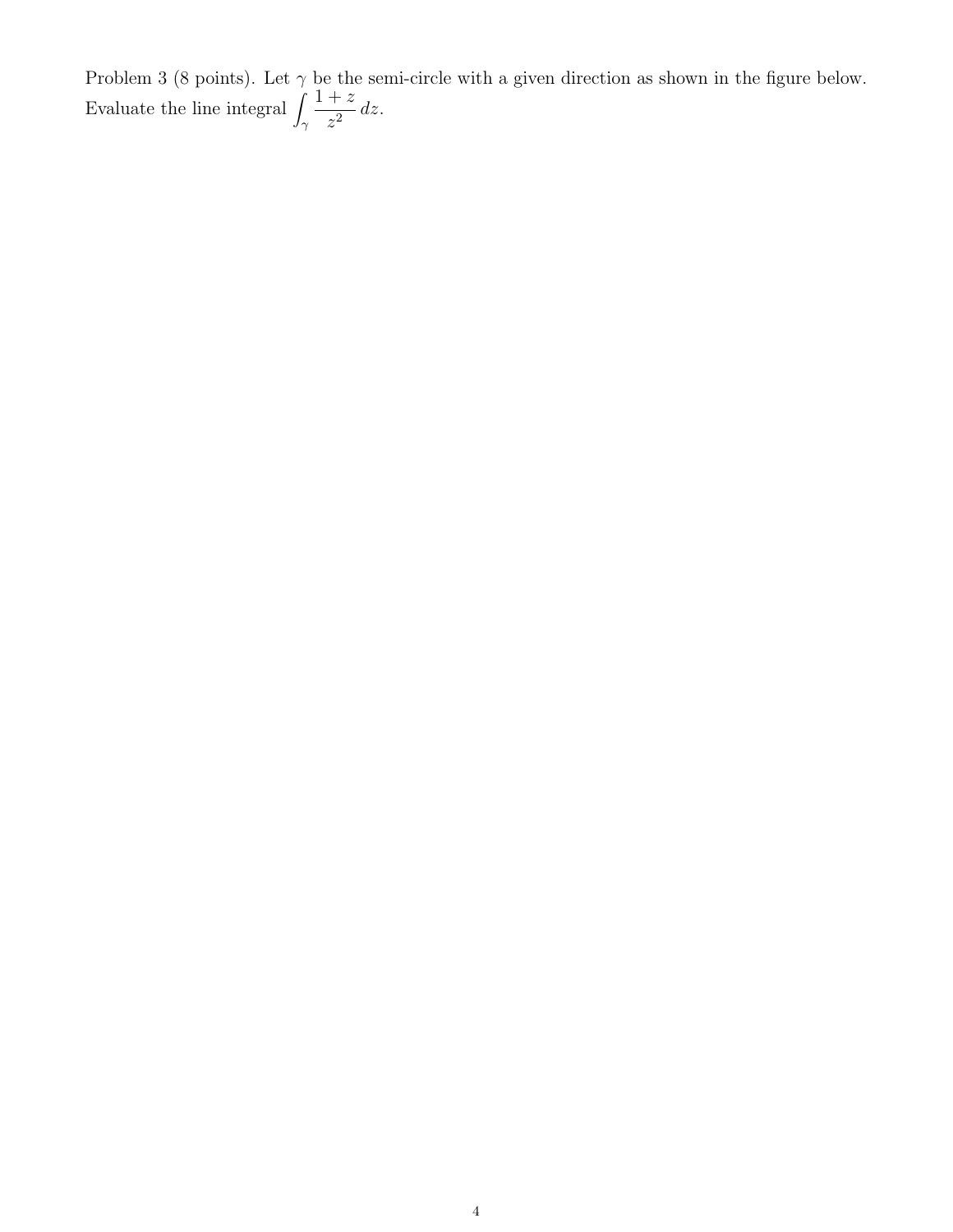Problem 4 (14 points). Find the Laurent series of  $\frac{1}{\sqrt{1}}$  $\frac{1}{z(z-1)(z-2)}$  in the two regions respectively. (a)  $0 < |z| < 1$ 

(b)  $1 < |z| < 2$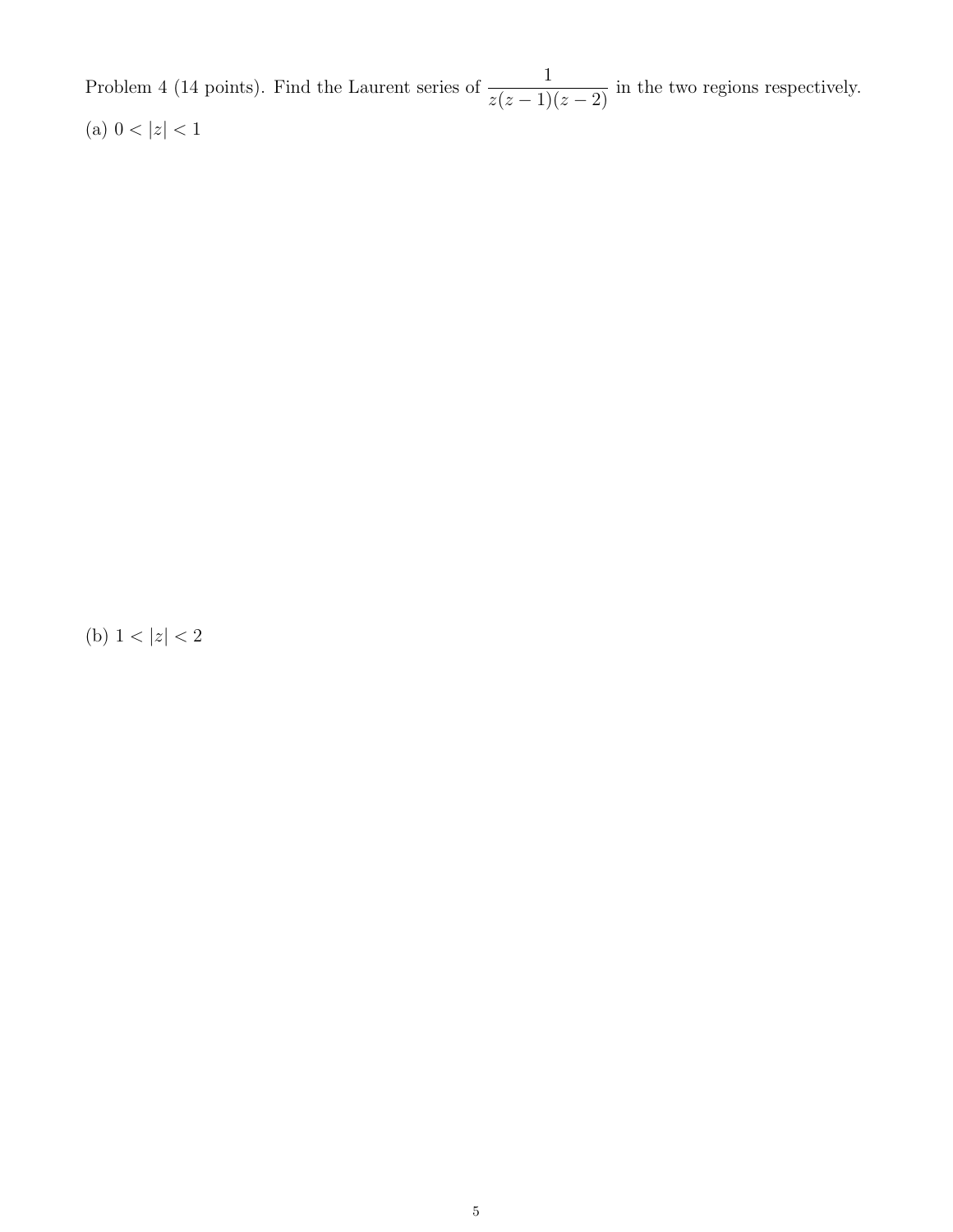Problem 5 (12 points). Find and classify all singularities of the following functions. You need to provide reasonings.

(a)  $z^2 \sin$ 1 z

(b) 
$$
\frac{e^{-z} \sin^2 z}{z^2 (1 + z^2)^3}
$$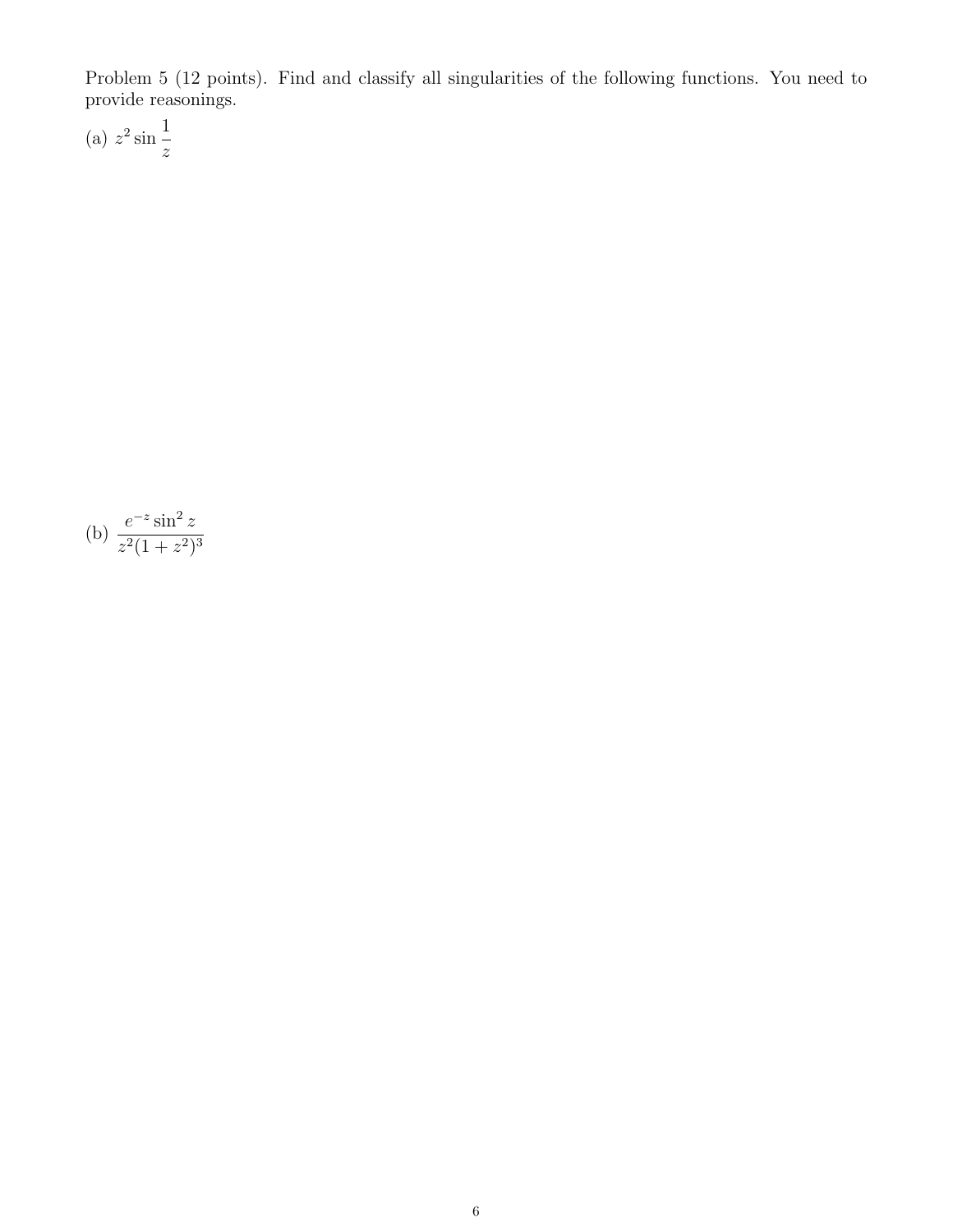Problem 6 (14 points). Evaluate the integral  $\int_{\gamma}$ e z  $\frac{c}{z^2(z-1)}$  dz where  $\gamma$  is shown in the figure below.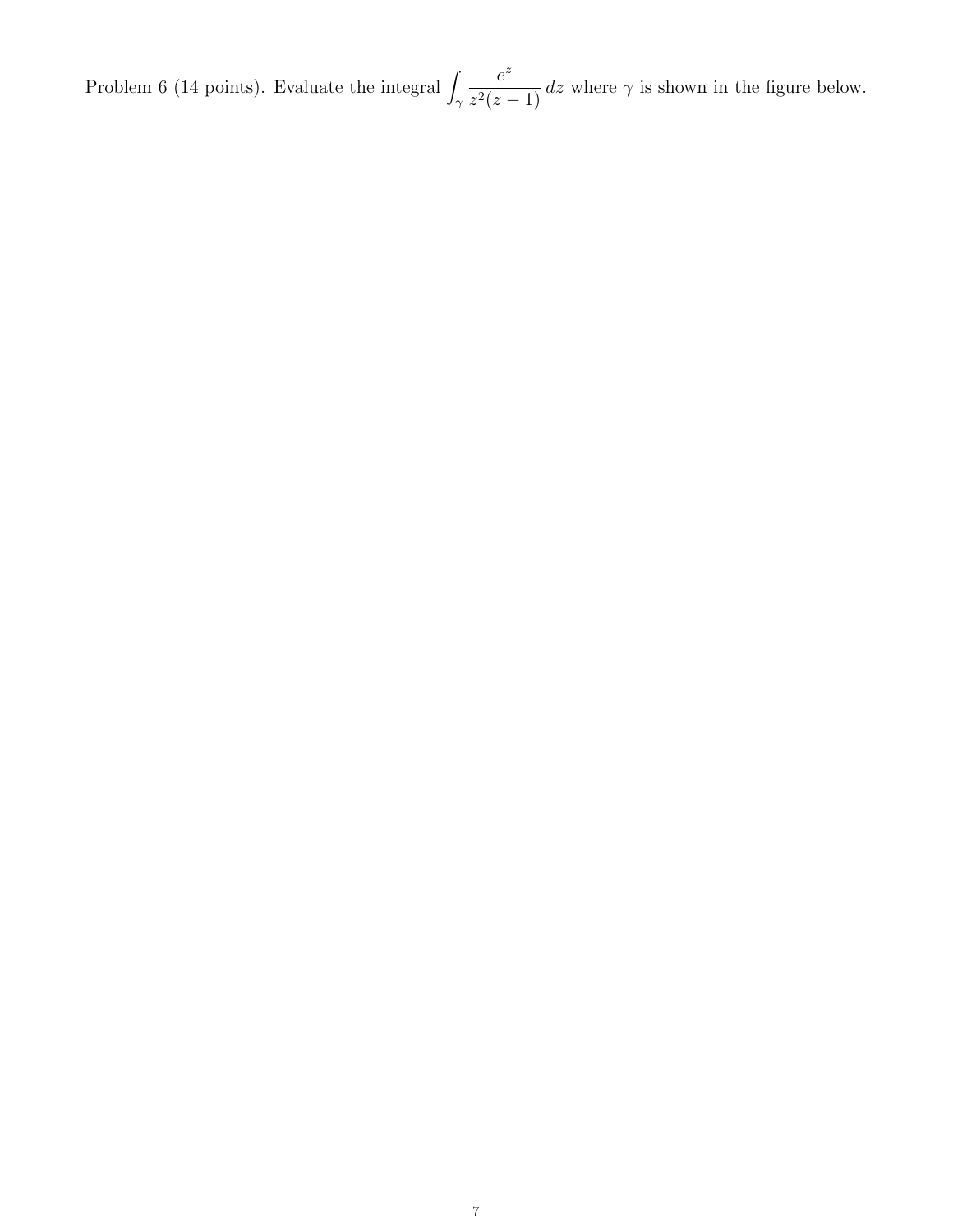Problem 7 (14 points). Use the residue theory to evaluate  $p.v. \int_{-\infty}^{\infty}$  $3x^3$  $(1+x^2)(4+x^2)$  $dx$ .